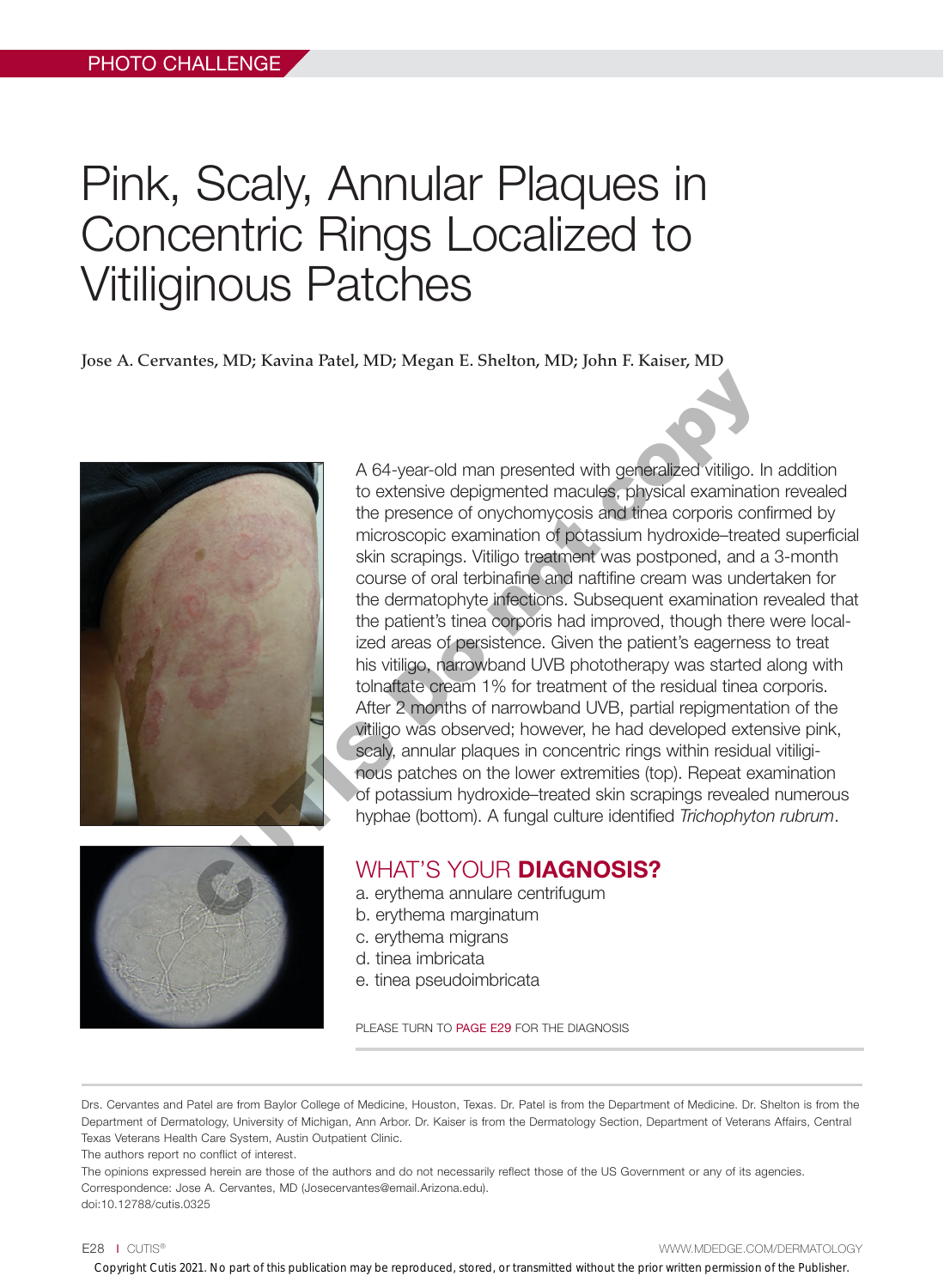## THE DIAGNOSIS: Tinea Pseudoimbricata

Tinea pseudoimbricata and tinea indecisiva are syn-<br>onyms describing cases of tinea corporis that mani-<br>fest in scaly plaques in concentric rings evocative of onyms describing cases of tinea corporis that manithose present in tinea imbricata. However, in contrast to tinea imbricata, cases of tinea pseudoimbricata are caused by dermatophytes other than *Trichophyton concentricum*. 1 Tinea pseudoimbricata usually presents in association with immunosuppression, either systemic or local, and can be produced by application of topical medications such as corticosteroids.<sup>2</sup> Mask-Bull et al<sup>3</sup> reported the case of a 21-year-old man in the United States with no history of immunosuppressive conditions who presented with scaly erythematous annular plaques on the lateral neck that resolved with 2 pulsed doses of terbinafine. Potassium hydroxide preparation and fungal culture were both consistent with *Trichophyton tonsurans.*<sup>3</sup>

*Trichophyton concentricum* is an anthropophilic species of dermatophyte endemic to areas within the South Pacific, Southeast Asia, and Central and South America. Infection with *T concentricum* produces tinea imbricata, which presents with concentric, scaly, annular rings. Cutaneous lesions of tinea imbricata caused by *T concentricum* have a more generalized distribution and more densely grouped, concentric circles than the cutaneous findings seen in patients with tinea pseudoimbricata.<sup>4</sup> Affected patients typically demonstrate negative delayed-type hypersensitivity to *T concentricum* cytoplasmic antigen and T-lymphocyte hyporeactivity, which may contribute to the development of sequential waves of scaling observed in tinea imbricata.<sup>5</sup> sion, either systemic or local, and can be localization of the infection to the vitiligino.<br>
plication of the place of a sease from the greente penetration of the UT and Mak-Bull et all reported the case of a to the surro

*Trichophyton rubrum,* the most common cause of tinea corporis, has been reported to cause some cases of tinea pseudoimbricata (indecisiva).<sup>1,2</sup> It utilizes keratinases such as subtilisins (Sub3 and Sub4), leucine aminopeptidases (Lap1 and Lap2), and dipeptidyl peptidases (DppIV and DppV) to invade the skin. Once inside, mannans, glycoprotein constituents of the cell wall, are released and bind to the cell surface of mononuclear phagocytes, subsequently moving into the cell by phagocytosis, thereafter interfering with RNA synthesis that is necessary for presentation of antigens to appropriate T cells and allowing for initiation of chronic infection.6,7 The cytotoxic response to superficial dermatophyte infection is triggered by major histocompatibility complex class I molecule activation of  $CD8^+$  cells.<sup>6,8</sup>

Our case is of interest given the localization of the superficial dermatophyte infection to only vitiliginous skin. This distribution and appearance while undergoing narrowband UVB (NB-UVB) treatment is rare. We postulate that our patient likely represents a case of locus minoris resistentiae, a phenomenon in which an area of skin exhibits a compromised immune microenvironment that predisposes it to disease.<sup>9</sup>

In vitiligo, NB-UVB modulates the immune response by increasing IL-10, thereby promoting regulatory T-cell differentiation with suppression of autoreactive T cells and induction of direct T-lymphocyte apoptosis.<sup>10,11</sup> Although the mechanism accounting for our patient's presentation is unknown, we suspect NB-UVB–induced immunosuppression enabled persistence of the dermatophyte infection. The localization of the infection to the vitiliginous patches may result from the greater penetration of the UV light relative to the surrounding, normally pigmented skin. This relative difference in UV penetration would be expected to result in increased immunosuppression in the vitiliginous lesions and enhanced susceptibility to the fungal organisms.

Erythema annulare centrifugum is characterized by annular lesions with a trailing scale instead of the concentric rings seen in tinea pseudoimbricata. Erythema marginatum is seen in acute rheumatic fever and presents with a transient nonpruritic rash, usually on the trunk or extremities. Erythema migrans presents with fewer lesions that are less circinate in shape, and the patient often has a history of a tick bite. Tinea imbricata is caused by *T concentricum*, while tinea pseudoimbricata is caused by *T tonsurans* and other dermatophytes.

With the increasing use of immunosuppressant drugs, the prevalence of tinea pseudoimbricata is hypothesized to increase.<sup>1</sup> The presence of tinea pseudoimbricata should alert dermatologists to the possible overuse of topical corticosteroids, and other forms of immunosuppression also should be considered.

## **REFERENCES**

- 1. Lim SP, Smith AG. "Tinea pseudoimbricata": tinea corporis in a renal transplant recipient mimicking the concentric rings of tinea imbricata. *Clin Exp Dermatol*. 2003;28:332-333.
- 2. Batta K, Ramlogan D, Smith AG, et al. 'Tinea indecisiva' may mimic the concentric rings of tinea imbricata. *Br J Dermatol*. 2002;147:384.
- 3. Mask-Bull L, Patel R, Tarbox MB. America's first case of tinea pseudoimbricata. *Am J Dermatol Venereol*. 2015;4:15-17.
- 4. Meena M, Mittal A. Tinea pseudo-imbricata. *J Assoc Physicians India*. 2018;66:79.
- 5. Hay RJ, Reid S, Talwat E, et al. Immune responses of patients with tinea imbricata. *Br J Dermatol.* 1983;108:581-586.
- 6. Dahl MV. Suppression of immunity and inflammation by products produced by dermatophytes. *J Am Acad Dermatol*. 1993;28(5 pt 1):S19-S23.
- 7. Blutfield MS, Lohre JM, Pawich DA, et al. The immunologic response to *Trichophyton rubrum* in lower extremity fungal infections. *J Fungi (Basel)*. 2015;1:130-137.
- 8. De Hoog S, Monod M, Dawson T, et al. Skin fungi from colonization to infection [published online July 2017]. *Microbiol Spectr*. doi:10.1128/ microbiolspec.FUNK-0049-2016
- Lo Schiavo A, Ruocco E, Russo T, et al. Locus minoris resistentiae: an old but still valid way of thinking in medicine. *Clin Dermatol*. 2014;32:553-556.
- 10. Ponsonby AL, Lucas RM, van der Mei IA. UVR, vitamin D and three autoimmune diseases—multiple sclerosis, type 1 diabetes, rheumatoid arthritis. *Photochem Photobiol*. 2005;81:1267-1275.

Copyright Cutis 2021. No part of this publication may be reproduced, stored, or transmitted without the prior written permission of the Publisher.